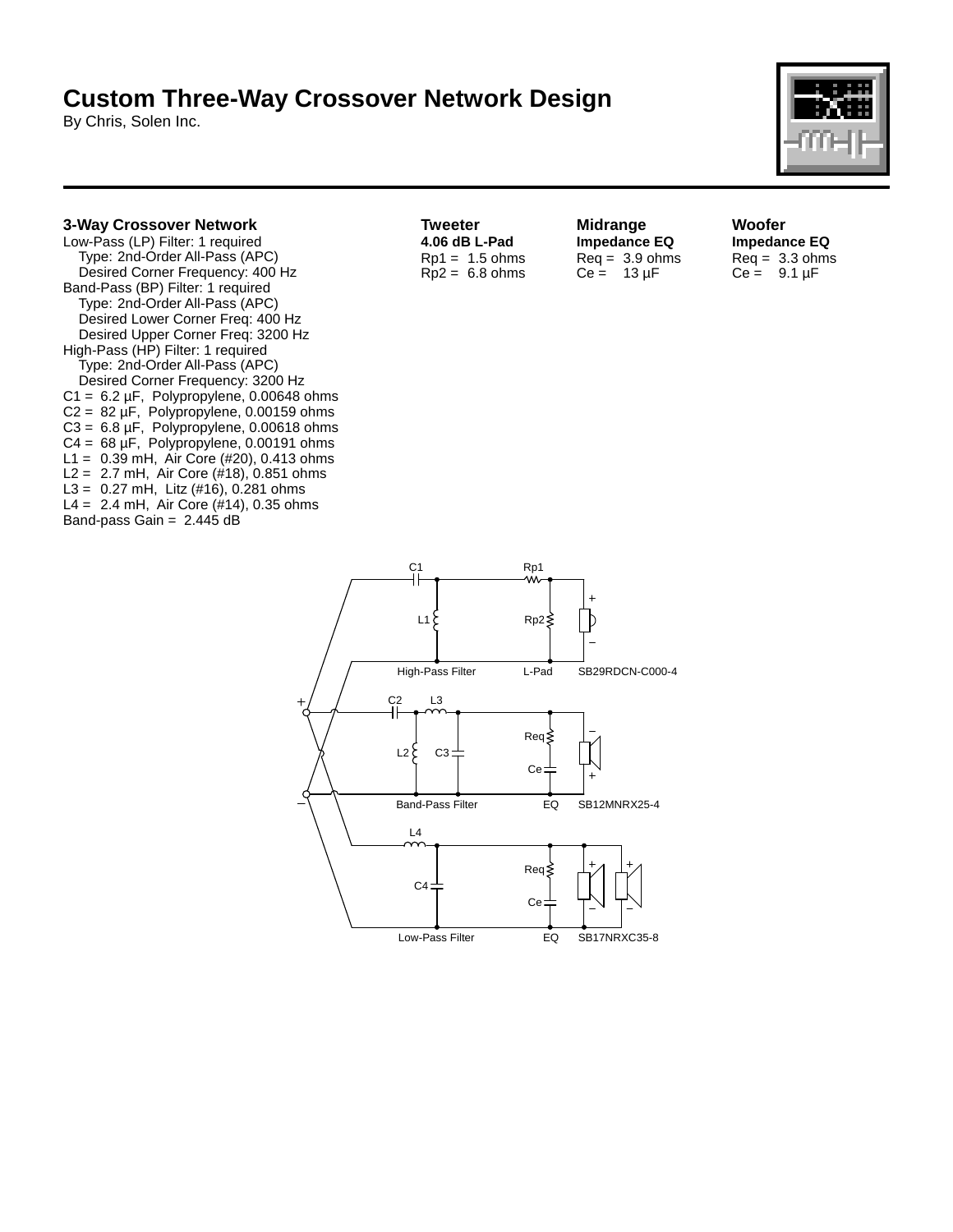|                               | <b>Tweeter Properties</b> |  |
|-------------------------------|---------------------------|--|
| --Driver Description--        |                           |  |
| Name: SB29RDCN-C000-4         |                           |  |
| Type: Standard one-way driver |                           |  |
| Company: SB Acoustics         |                           |  |
| Magnetic shielding            |                           |  |
| --Driver Configuration--      |                           |  |
| No. of Drivers $=$ 1          |                           |  |
| --Driver Parameters--         |                           |  |
| $Fs =$                        | 580 Hz                    |  |
| Qms =                         | 0.9                       |  |
| Vas =                         | 0.0219 liters             |  |
| Cms =                         | $0.167$ mm/N              |  |
| Mms =                         | 0.45 a                    |  |
| Rms =                         | 1.822 kg/s                |  |
| Xmax =                        | 0.25 mm                   |  |
| $Xmech = 0.375$ mm            |                           |  |
| $Sd =$                        | 9.6 sq.cm                 |  |
| $P-Vd =$                      | 0.00024 liters            |  |
| $Qes =$                       | 0.54                      |  |
| Re =                          | 3 ohms                    |  |
| $Z =$                         | 4 ohms                    |  |
| BL =                          | 3.018 Tm                  |  |
| $Pe =$                        | 100 watts                 |  |
| $Qts =$                       | 0.34                      |  |
| $no =$                        | 0.763%                    |  |
| 1-W $SPL = 89.74 dB$          |                           |  |
| 2.83-V SPL = $94$ dB          |                           |  |

| <b>Midrange Properties</b> |                          |  |
|----------------------------|--------------------------|--|
| --Driver Description--     |                          |  |
|                            | Name: SB12MNRX25-4       |  |
|                            | Type: One-way open back  |  |
|                            | Company: SB Acoustics    |  |
|                            | --Driver Configuration-- |  |
| No. of Drivers = 1         |                          |  |
|                            | --Driver Parameters--    |  |
| $Fs =$                     | 58 Hz                    |  |
| Qms =                      | 3.6                      |  |
| Vas =                      | 5.5 liters               |  |
| $Cms =$                    | $1.55$ mm/N              |  |
| Mms =                      | 4.9 g                    |  |
| $Rms =$                    | 0.492 kg/s               |  |
| $Xmax = 4.5$ mm            |                          |  |
| $Xmech = 6.75 mm$          |                          |  |
| P-Dia =                    | 79.78 mm                 |  |
| $Sd =$                     | 49.98 sq.cm              |  |
| $P-Vd =$                   | 0.0225 liters            |  |
| $Qes =$                    | 0.42                     |  |
| $Re =$                     | 3.2 ohms                 |  |
| $Z =$                      | 4 ohms                   |  |
| $BL =$                     | 3.689 Tm                 |  |
| Pe =                       | 50 watts                 |  |
| $Qts =$                    | 0.37                     |  |
| $no =$                     | 0.246 %                  |  |
| 1-W $SPL = 86.06 dB$       |                          |  |
|                            | 2.83-V SPL = $90.04$ dB  |  |

driver

| <b>Woofer Properties</b>      |                                                               |  |
|-------------------------------|---------------------------------------------------------------|--|
| --Driver Description--        |                                                               |  |
| Name: SB17NRXC35-8            |                                                               |  |
| Type: Standard one-way driver |                                                               |  |
| Company: SB Acoustics         |                                                               |  |
| --Driver Configuration--      |                                                               |  |
| No. of Drivers $= 2$          |                                                               |  |
| Mounting = Standard           |                                                               |  |
| Wiring = Parallel             |                                                               |  |
| --Driver Parameters--         |                                                               |  |
| $Fs =$                        | 32 Hz                                                         |  |
|                               |                                                               |  |
|                               | Coms = 5<br>Vas = 44.5 liters [89]<br>Cms = 2.25 mm/N [1.125] |  |
|                               |                                                               |  |
| $Mms = 11 g [22]$             |                                                               |  |
| $Rms =$                       | 0.44 kg/s [0.88]                                              |  |
| $Xmax =$                      | 5.5 mm                                                        |  |
| $Xmech = 8.25$ mm             |                                                               |  |
| P-Dia =                       | 122.6 mm [173.4]                                              |  |
| $Sd =$                        | 118 sq.cm [236]                                               |  |
|                               | $P-Vd = 0.0649$ liters $[0.13]$                               |  |
| $Qes =$ 0.36                  |                                                               |  |
| Re =                          | 5.7 ohms [2.85]                                               |  |
| $Z =$                         | 8 ohms [4]                                                    |  |
| $BL =$                        | 5.91 Tm [5.918]                                               |  |
| Pe =                          | 60 watts [120]                                                |  |
| $Qts =$                       | 0.34                                                          |  |
| $no =$                        | 0.39 % [0.78]                                                 |  |
|                               | 1-W SPL = $88$ dB [91.01]                                     |  |
| 2.83-V SPL = 89 dB $[95.02]$  |                                                               |  |

## Graph Key:  $-\mathsf{LP}$  - BP - HP - Net